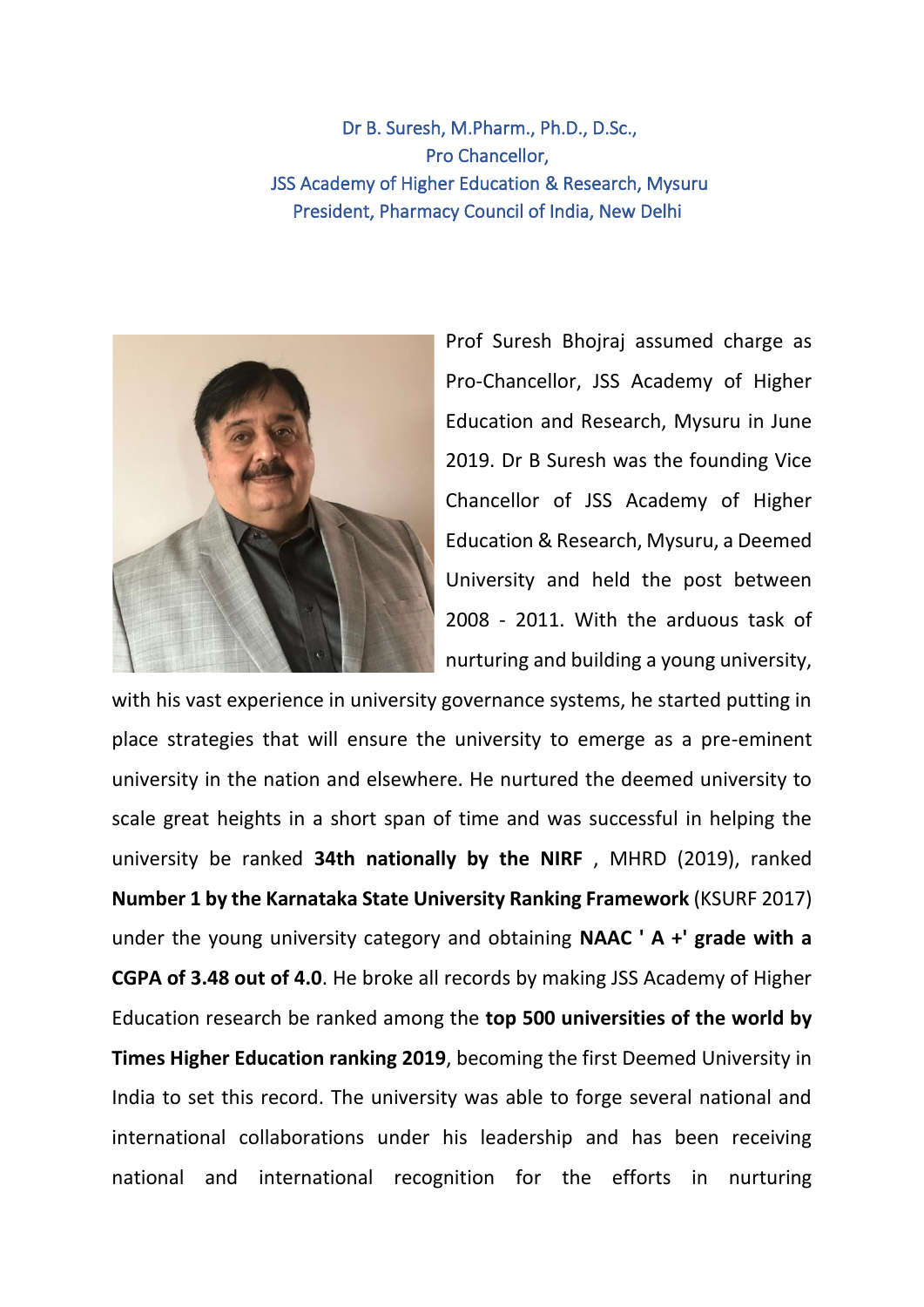interdisciplinary research in Medical education. He is also the Director of the JSS Education Foundation Private Ltd, the international arm of JSS Institutions that has established institutions in Dubai and Mauritius.

Dr B Suresh has distinguished himself as an eminent educationist, pharmacist and a leader. He was elected in 2003 as the **President of Pharmacy Council of India**, the statutory body regulating the pharmacy education and profession in India. He was once again re-elected as the President of Pharmacy Council of India in August 2008 and in August 2013 and broke all records by winning the PCI Presidentship for the fourth time and has the unique honour being elected four times to this leadership position. He was also the **Chairman of the Scientific Body of Indian Pharmacopoeia Commission (2012 -2017)** which is responsible for setting of standards for pharmaceutical substances and formulations.

The Leadership provided by Dr B Suresh at the Pharmacy Council of India has resulted in bringing about a paradigm shift in Pharmacy Education and Profession in India. The council had been able to bring out several pathbreaking regulations that helped enhance the standards and quality of Pharmacy Education and Profession in the country. He pioneered the cause of promoting "**Pharmacy Practice**" concept in India and has the unique honour of having introduced postgraduate programme in "Pharmacy Practice" and "Pharm D" programmes in India and continues to strive to uplift this facet of pharmacy profession by closely working with other global leaders.

Dr Suresh is also the delegate member of the United States Pharmacopeia Convention, USA and International commissioner of Accreditation Council of Pharmacy Education, ACPE, USA. He is also the Executive Member of the Commonwealth Pharmacists Association (CPA). The Scientific committee on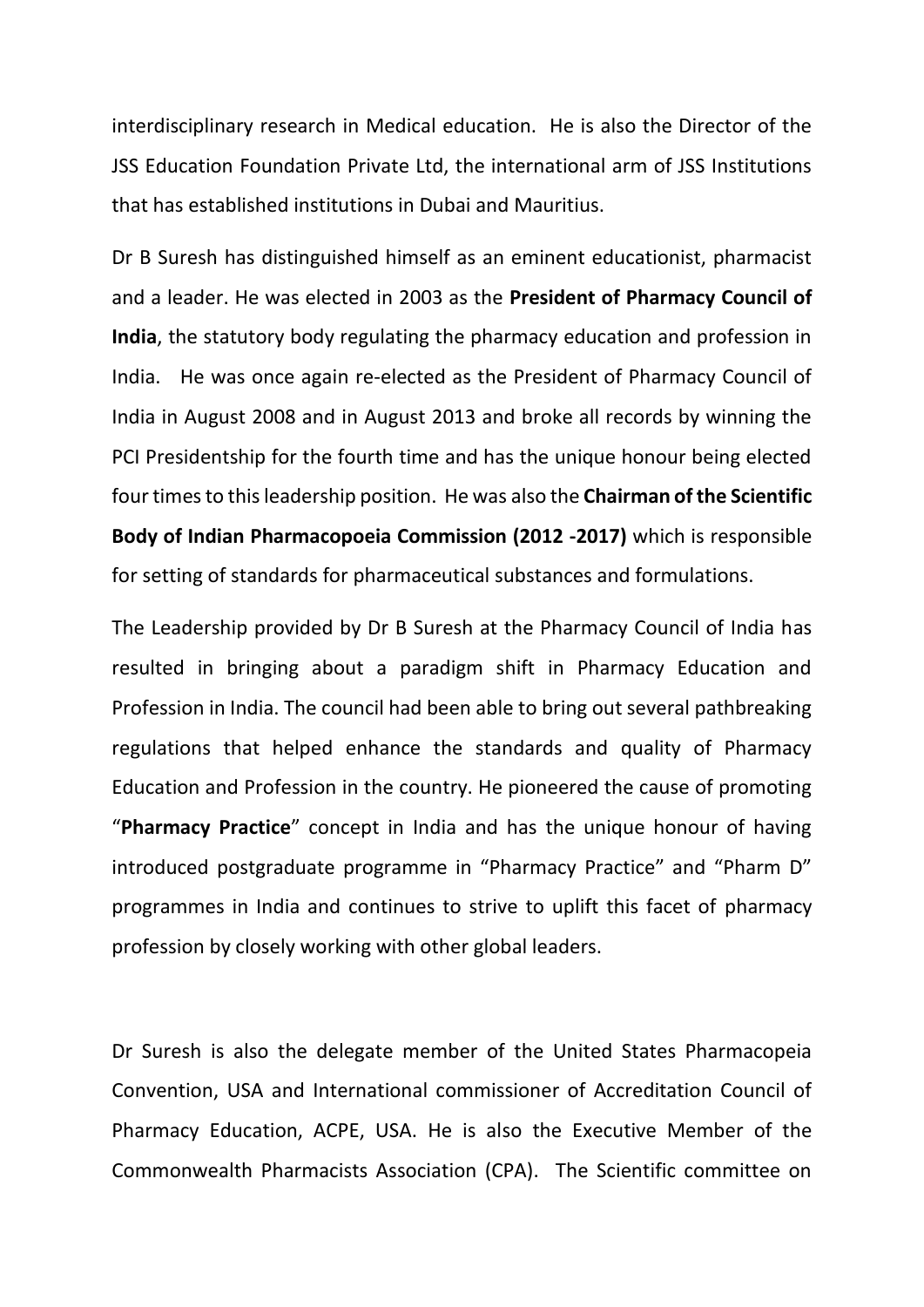problems of the Environment (SCOPE) which is a part of the International council for Science and works closely with UN organisations such as UNESCO and UNEP, has elected Dr Suresh as is executive committee member. He was also the past President of Asian Association of Schools of Pharmacy and Chairman of the Education Section of the Federation of Asian Pharmaceutical Association. He is the past President of the Indian Pharmaceutical Association and was responsible for the drafting of Pharmavision 2020 that was launched by Dr APJ Abdul Kalam, the late President of India, in the year 2008.

Dr Suresh has to his credit several national and International publications and has been invited to several national and international platforms as a Keynote speaker and deliver orations. He has to his credit of having organized several national and international meetings and conferences in India and elsewhere and had spearheaded the organizing of the World Congress of Pharmaceutical Sciences 2011, 71st International Congress of FIP. He has actively involved himself with the education initiatives of FIP and been an active member of FIP Pharmacy Education Task Force.

In recognition of his invaluable services in the field of pharmaceutical education, he is a recipient of several national and international awards and to mention in particular the FAPA Ishidate Award–2004 (International Award) and Doctor of Science (D.Sc.,) Honoris Causa conferred by The Tamil Nadu Dr MGR Medical University, Chennai in 2007 and by the Rani Durgavathi Vishwavidyalaya, Jabalpur, Madhya Pradesh in 2012. Dr B. Suresh is also the recipient of the prestigious ' Eminent Pharmacist Award' of the Indian Pharmaceutical association, the 'ML Shroff award' of the Indian Hospital Pharmacists Association